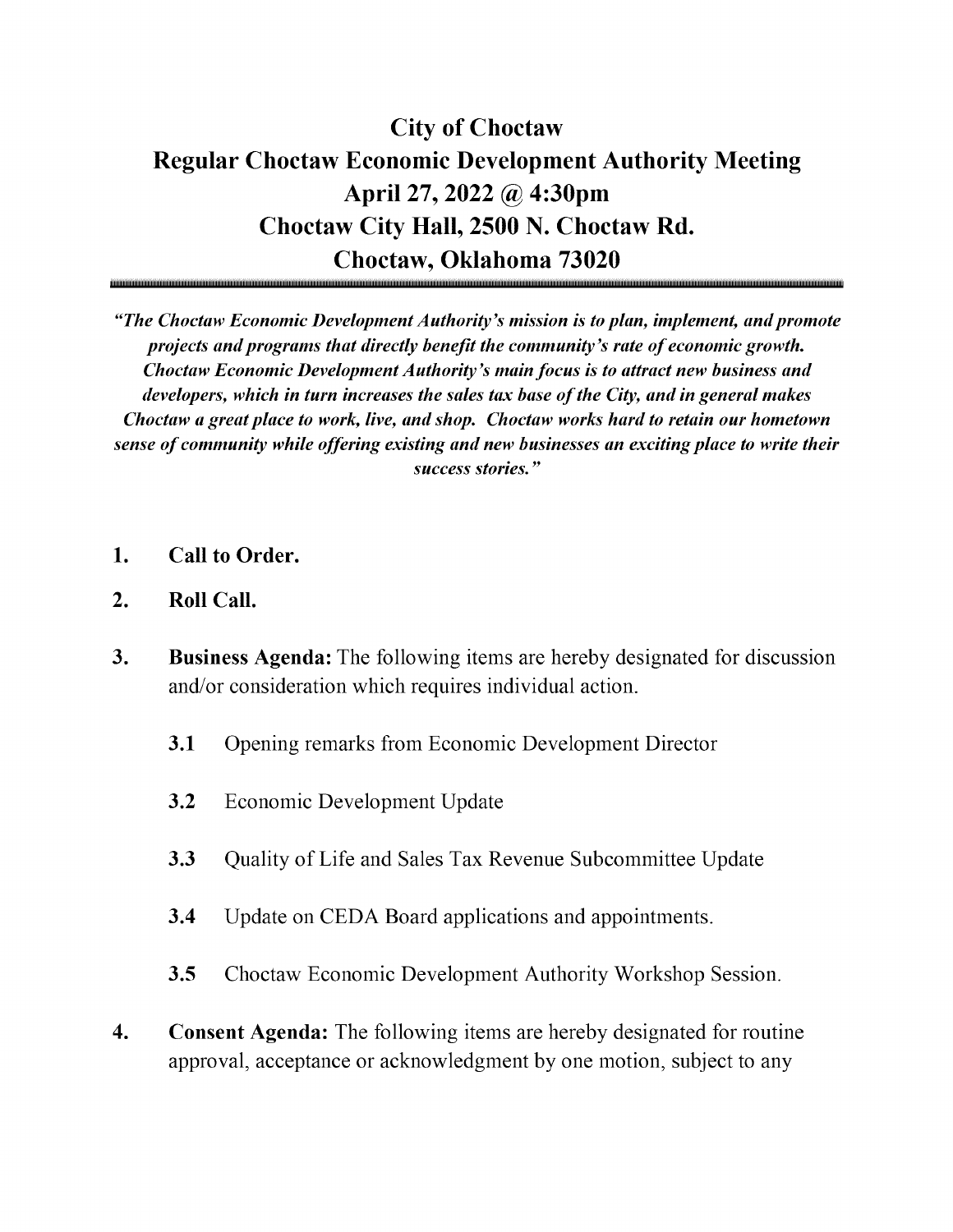conditions included therein. If any item does not meet with the approval of all members, that item will be heard in regular order.

- 4.1 Regular Minutes for March 30, 2022.
- 5. Trustee/Staff Remarks: This item is listed to provide an opportunity for the trustees and/or staff to make comments and/or request specific agenda items. No action will be taken.
- 6. Adjournment:

This agenda was posted in prominent public view at Choctaw City Hall on or prior to S: 00 pm on April 21, 2022 in accordance with the Oklahoma Open Meeting Act.

Amanda Wullams

Amanda Williams, City Clerk

THE CITY OF CHOCTAW ENCOURAGES PARTICIPATION FROM ALL ITS CITIZENS. IF PARTICIPATION AT ANY PUBLIC MEETING IS NOT POSSIBLE DUE TO A DISABILITY, PLEASE NOTIFY THE CITY CLERK AT LEAST TWENTY- FOUR( 24) HOURS PRIOR TO THE SCHEDULED MEETING SO THAT NECESSARY ACCOMMODATIONS CAN BE MADE.

> Page 2 Regular CEDA April 27, 2022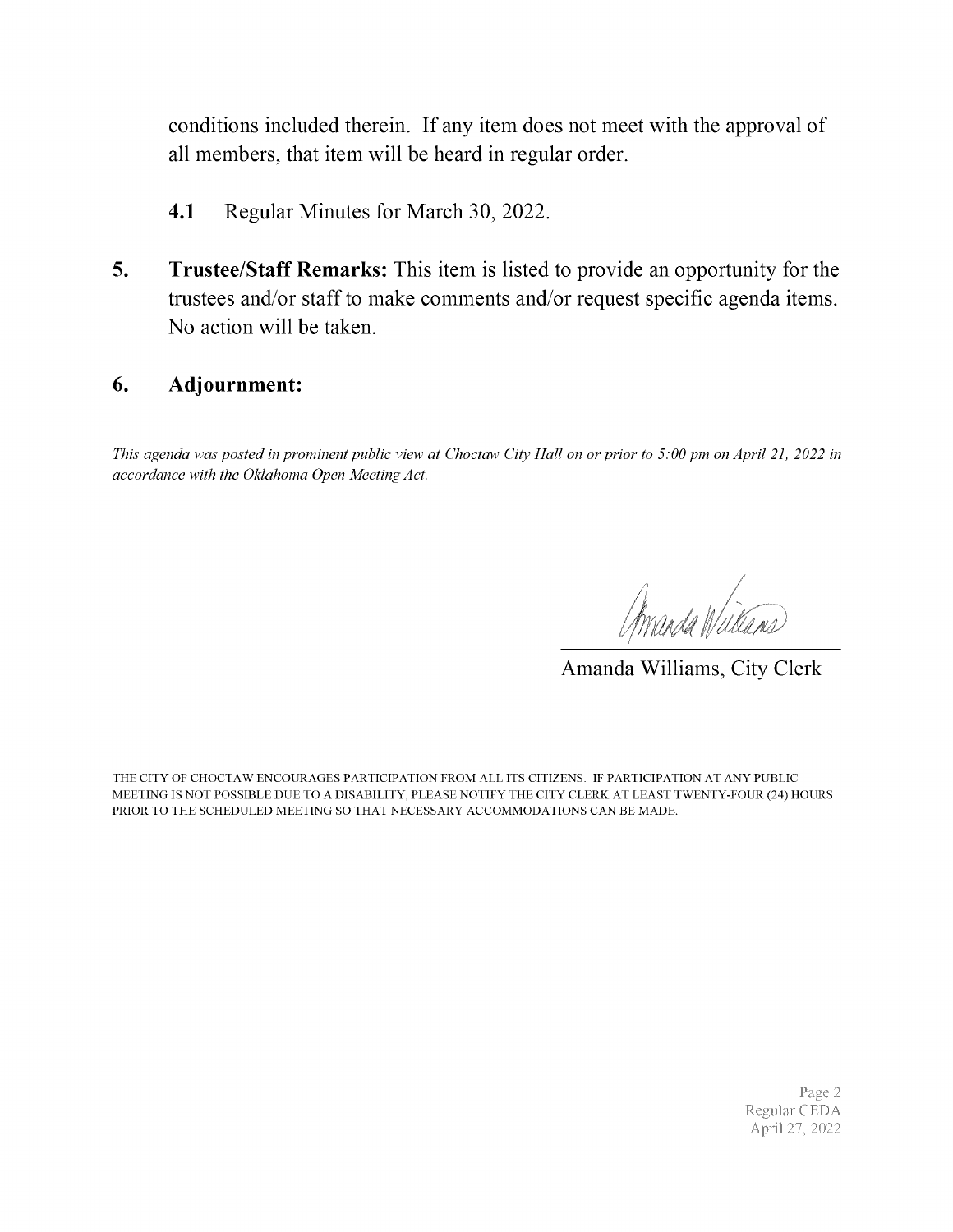### City of Choctaw Regular Choctaw Economic Development Authority Meeting March 30, 2022 @ 4:30pm Choctaw City Hall, 2500 N. Choctaw Rd. Choctaw, Oklahoma 73020

## MINUTES

- 1. Call to Order by chair Trent Smith  $\omega$  4:30 p.m.
- 2. Roll Call:

| 8            | <b>Present:</b> | David Reid; Dale Boyer; Clint Fernandez; Trent<br><b>Smith; Luke Martin; Cody Brewer; Alex Lancaster</b><br>@4:35 p.m.; Trey Kolar III               |
|--------------|-----------------|------------------------------------------------------------------------------------------------------------------------------------------------------|
| $\mathbf{0}$ | Absent:         | <b>None</b>                                                                                                                                          |
|              | Staff:          | <b>Cary Simonds, Economic Development Director</b><br><b>Tyler Kilmer, Parks &amp; Recreation Director</b><br>Daphne Young, Administrative Assistant |

- 3. Business Agenda: The following items are hereby designated for discussion and/or consideration which requires individual action.
	- 3.1 Opening remarks from Economic Development Director

#### Economic Development Director Cary Simonds read the mission statement.

3.2 Economic Development Update.

Cary introduced Parks & Recreation Director Tyler Kilmer who gave an update on upcoming events in the City. Tyler reported the Easter Egg Hunt is in April as well as the Arbor Day Celebration. In May there will be a Touch-A-Truck event with various vehicles including a stormchaser, a helicopter, and other public safety vehicles. The Scottish Festival ( aka the Oklahoma Highland Gathering) is expected to host 30 clans, at least 12 bands, and expect 10-15k visitors this year. The Bouse Sports Complex has tournaments scheduled every weekend with teams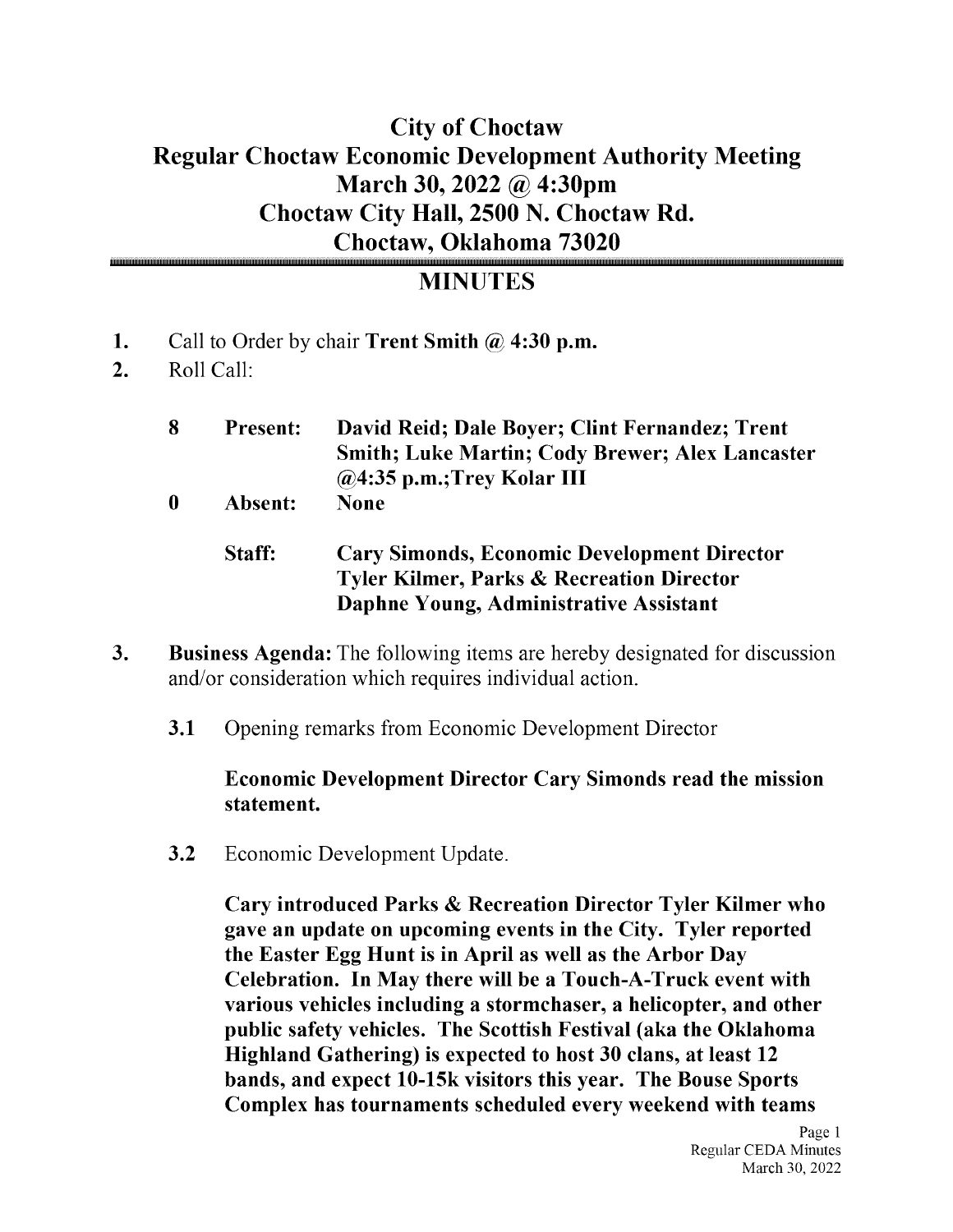from out of town and we have 67 local teams registered for our own Spring Leagues. The Choctaw Creek Golf Course just hosted a girls' tournament with 105 players from around the state. Trent asked if we track the yearly attendance at Bouse and the Golf Course and Tyler will get him those numbers. Cody asked if we reach out to local vendors for events or do they contact us and Tyler reported both instances happen <sup>a</sup> lot. Trent advised that the CEDA board would like to help with future park improvements if they can and for Tyler to reach out. Tyler also mentioned they will re-introduce Brandon Sullivan, the new Bouse Sports Complex Director, to the new members at a later date.

**3.3** Quality of Life and Sales Tax Revenue Subcommittee Update.

Economic Development Director Simonds reported the following:

- The Domino fuel center is looking at a June 2022 opening.
- The 23rd Street Retail space is now fully occupied and most of those tenants will open their doors soon.
- Domino's Pizza opened Monday, March 28, 2022.
- Staff is focusing on the area at SE 15<sup>th</sup> St. and Anderson and working with the owner of the nearby storage units to attract retail space. Sewer lines will be completed soon and he reported the traffic count for this area is 12,000 / day.
- There have been two local parcels purchased by the Kickapoo Tribe out of Texas. Cary plans to meet with leaders regarding the land who have reportedly been focused on their Shawnee location since the pandemic. He has been invited to tour their southern facility.
- The 18. 81 acres of land in the Industrial Park is ready and for sale. It was asked and answered that this area is zoned Heavy Industrial. Cary also mentioned he is <sup>a</sup> member of the City of Oklahoma City Chamber of Commerce and sees their RFPs. With the agreement with Blue Peak for highspeed internet in our area, the only hurdle left may be the electricity required for something big in the Industrial Park.
- Blue Peak should be starting work in the next few months.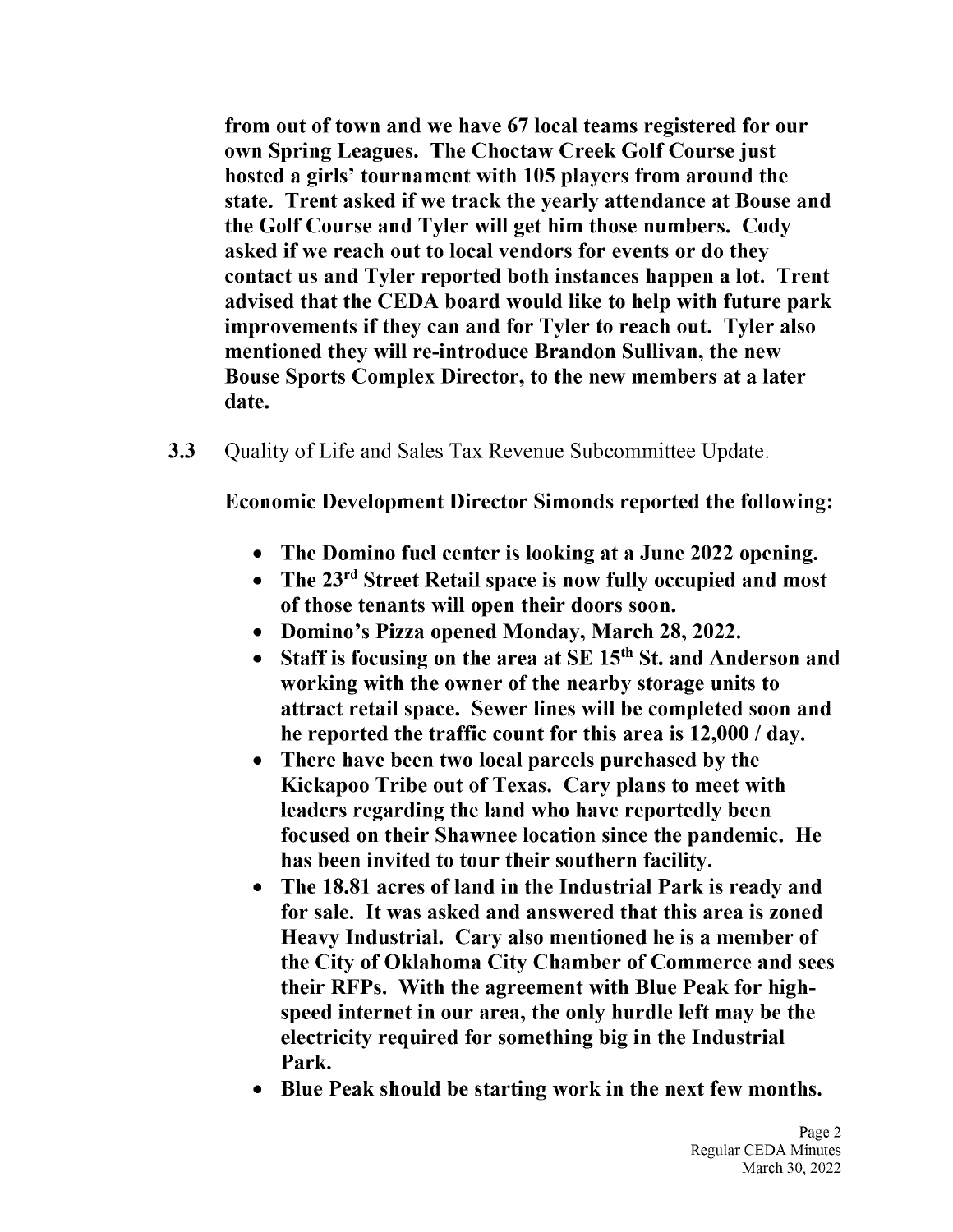3.4 Confirm CEDA Workshop/Retreat Dates

Cary brought up the dates of Apr.  $8<sup>th</sup>$  and Apr. 22<sup>nd</sup>. Other events in the area will prevent many from attending Apr.  $8<sup>th</sup>$ . May  $6<sup>th</sup>$ was suggested. It was agreed that Apr. 22<sup>nd</sup> and May 6<sup>th</sup> would work best for most members.

**3.5** Discussion regarding the Fiscal Year 2022-2023 Budget

Cary reported the budget from last year was mostly untouched. He proposed and increase from \$3200 to \$4100. This would more than cover all the memberships needed, training and continuing education as well as any marketing that will be done for future projects.

MOTION BY Luke Martin and SECOND BY Clint Fernandez to approve the Fiscal Year 2022-2023 Budget.

### MOTION CARRIED:

| 8            | <b>Aves:</b> | Boyer, Reid, Smith, Martin, Kolar, Brewer, |
|--------------|--------------|--------------------------------------------|
|              |              | <b>Fernandez, Lancaster</b>                |
| $\bf{0}$     | Navs:        | <b>None</b>                                |
| $\mathbf{0}$ | Absent:      | <b>None</b>                                |

- 4. Consent Agenda: The following items are hereby designated for routine approval, acceptance or acknowledgment by one motion, subject to any conditions included therein. If any item does not meet with the approval of all members, that item will be heard in regular order.
	- 4.1 Approval of Regular Minutes from January 26, 2022.<br>4.2 Financial Report for the month of January 2022.
	- 4.2 Financial Report for the month of January 2022.<br>4.3 Financial Report for the month of February 2022
	- Financial Report for the month of February 2022.

#### MOTION BY David Reid and SECOND BY Trey Kolar to approve the consent agenda with the exception that Dale Boyer should be removed from "Ayes" list of voters as he was correctly counted "Absent."

#### MOTION CARRIED:

<sup>8</sup> Ayes: Boyer, Reid, Smith Martin, Kolar, Brewer, Fernandez, Lancaster